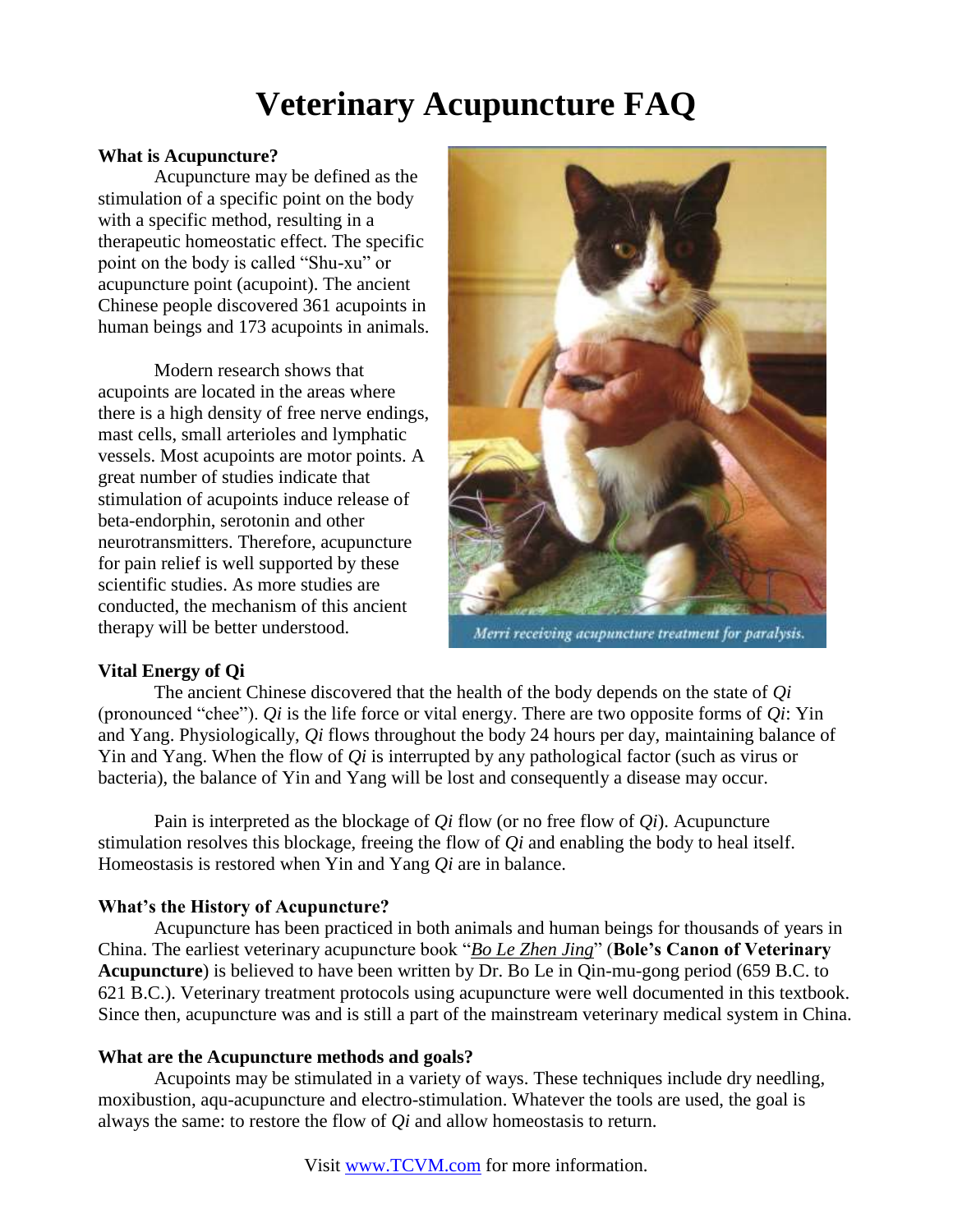### **How safe is acupuncture therapy?**

Acupuncture is a very safe medical procedure when administered by a qualified practitioner. Very few side effects have been found in clinical cases.

## **How long does each treatment last?**

Each session may take 20 to 60 minutes.

#### **How many treatments are needed?**

It depends upon the nature, severity and duration of diseases. A single treatment may be enough for an acute condition. A series of 3 to 10 treatments can resolve many chronic problems. Some degenerative conditions may need monthly treatments over time.



#### **Does acupuncture hurt?**

A proper acupuncture therapy may induce distention, and a heaviness sensation along with contraction of local muscle. Over 95% of patients are comfortable with acupuncture therapy. Some animals will fall asleep during acupuncture treatment. Sedation is not recommended before acupuncture treatment as it may interfere with the acupuncture effect.

#### **How much does a veterinary acupuncture treatment cost?**

It depends on location, practitioner, species and disease. A typical range of fees for a single session of acupuncture will vary from \$40-\$200.

# **Who is qualified to perform veterinary acupuncture?**

Only licensed veterinarians are eligible to practice acupuncture in most states in the USA. A certified acupuncture-training course is highly recommended before performing veterinary acupuncture.

# **Where can I find a Certified Veterinary Acupuncturist (CVA)?**

A qualified veterinary acupuncturist near you can be found at the website: [www.tcvm.com.](http://www.tcvm.com/)

# **What physiological effects are induced by Acupuncture?**

Numerous studies show that acupuncture stimulation induces these physiological effects:



- Pain Relief
- Regulations of gastrointestinal mobility
- Anti-inflammatory effect
- Immuno-regulation
- Hormone and reproductive regulation
- Anti-febrile effect; microcirculation promotion

Visit [www.TCVM.com](http://www.tcvm.com/) for more information.